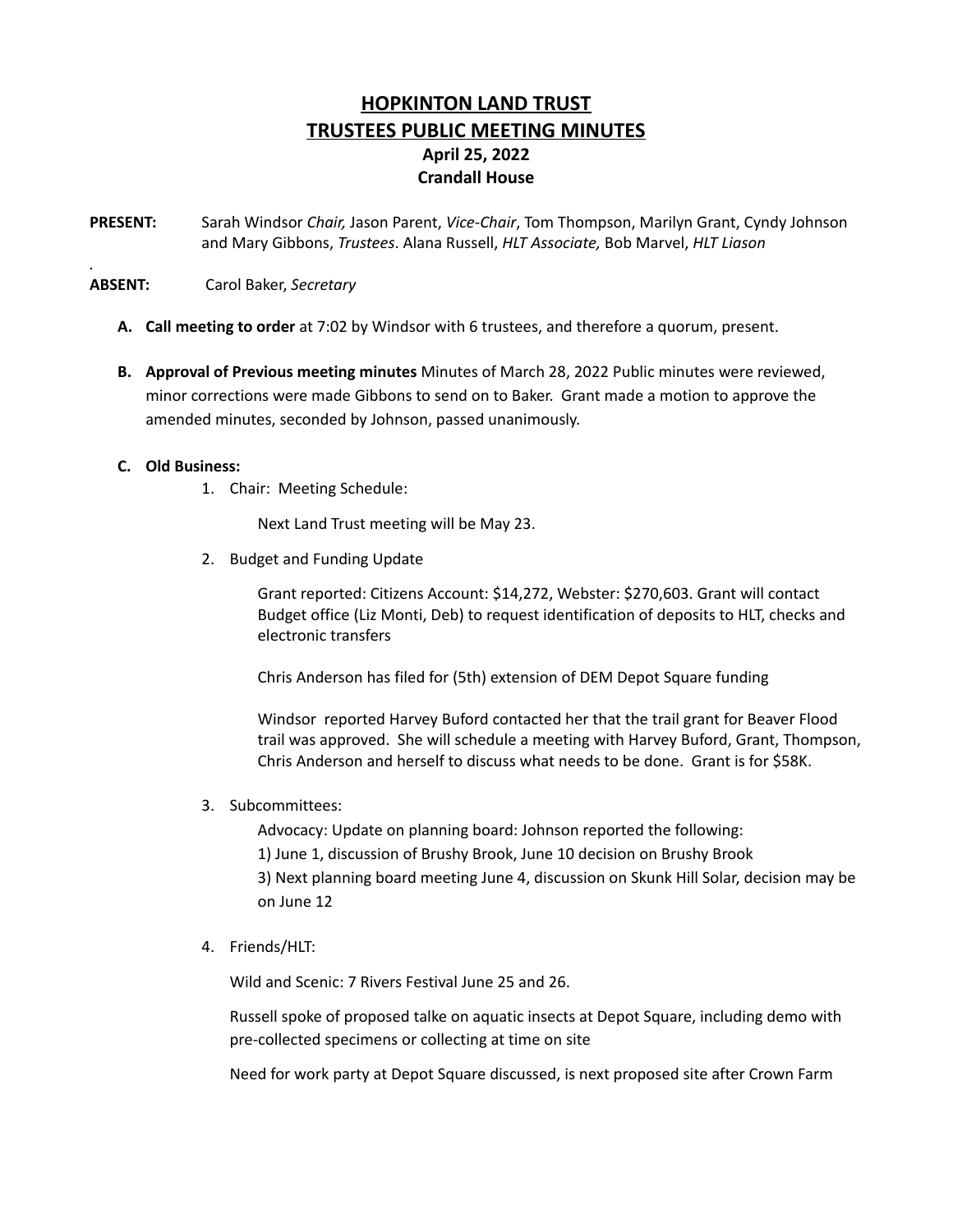Work party at Crown Farm on April 22, Grant reported 13 people showed up and work done on painting stenciled trail marks on trees on 2 trails, clearing on 3rd trail (Hayfield Trail), map placed on kiosed and signs posted stating area closed dusk to dawn.

Next work party Crown Farm April 30 at 9:30. Will post notice boards on site

Windsor reported being contacted by Deb O'Leary from HCC saying they have funding for Peter Stetson to do more trail mapping and if HLT could use his help. Discussion ensued about Pelloni Preserved that more trail blazing/flagging and GPS is needed to determine boundaries of property before trail mapping can be done.

Windsor reported Chris Anderson's concern that Hopkinton Outdoors Initiative QR code is on brochures and kiosk at Crown Farm and out of date. Russell has word press and will contact Chris Anderson on what needs to be done. Bob Marvel also offered his services, was in IT and Jeff Frenette, IT for Hopkinton

5. Land Management and Stewardship:

June 6 Sunset Design/Russ Tuttle and Peter Jensen to meet at Depot Square

Crown Farm has a knot weed problem on the berm by road. Grant proposed setting up a meeting with Thompson and Sunset Design/Russ Tuttle to discuss knotweed problems, parking at Mechanic Street by Depot Square and if Russ has a license for herbicides to remove invasives.

Grant reported Astrid would appreciate removal of garlic mustard from the HLT parking area across the street. Scheduled informal gathering Thursday April 28 at 3pm, Russell, Grant, Johnson, Gibbons expressed interest.

Russell reported on conversation with Howie Cook, DEM about knotweed removal. He told her an aquatic permit is needed for 'state waters' only and that applicator must have a license. Discussion on what is considered 'state waters' and Russell to clarify with Cook.

# **D. Old Business:** None

**E. New Business:** Windsor reported receiving email from Tom Pirnie with interest to continue mowing and clearing of 4 trailheads for same price as last 4 years and would be able to cut swath along Depot Square/BB trail for \$520 additional. Grant made motion to fund Coastal Landscapes/Tom Pirnie for mowing and clearing of 4 trailheads for \$3680 and additional cutting along Depot Square/BB trail for \$520 for 2x this year, starting end of May. Johnson seconded motion, passed unanimously. Windsor to contact Tom Pirnie to let him know.

# **F. Public Forum / Trustees Forum:**

Johnson printed up property lists for Russell and Parent. Parent, Thompson, Russell and Johnson reported on Land Trust Alliance Seminars. Lots of information, much geared towards non profit land trusts.

#### **G. Executive Session:** None